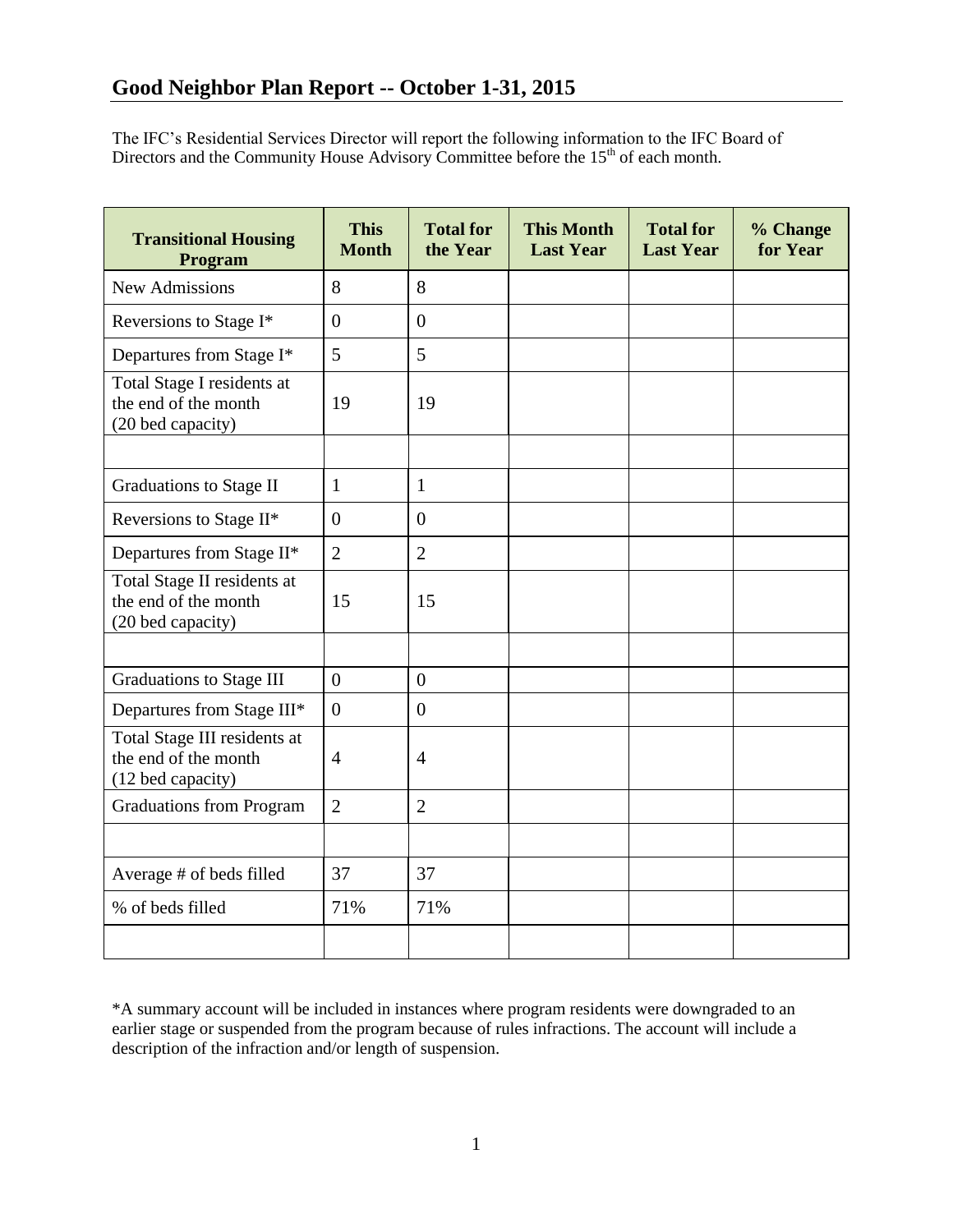# **Good Neighbor Plan Report -- October 1-31, 2015**

| <b>Emergency Shelter -</b><br>open due to general conditions                                  | <b>This</b><br><b>Month</b> | <b>Total for</b><br>the Year | <b>This Month</b><br><b>Last Year</b> | <b>Total for</b><br><b>Last Year</b> | % Change<br>for Year |  |  |
|-----------------------------------------------------------------------------------------------|-----------------------------|------------------------------|---------------------------------------|--------------------------------------|----------------------|--|--|
| # of nights shelter open                                                                      | 5                           | 5                            |                                       |                                      |                      |  |  |
| Average # of overnight guests                                                                 | $\mathbf{1}$                | $\mathbf{1}$                 |                                       |                                      |                      |  |  |
| total # of guests, duplicated                                                                 | $\mathbf{1}$                | 1                            |                                       |                                      |                      |  |  |
| total # of guests, un-duplicated                                                              | $\mathbf{1}$                | 1                            |                                       |                                      |                      |  |  |
| # of nights # of guests > $17*$                                                               | $\overline{0}$              | $\overline{0}$               |                                       |                                      |                      |  |  |
| <b>Emergency Shelter – open due to individual needs</b>                                       |                             |                              |                                       |                                      |                      |  |  |
| # of on-premises admissions<br>resulting from police or emergency<br>services request*        | $\mathbf{1}$                | $\mathbf{1}$                 |                                       |                                      |                      |  |  |
| <b>Safety and Security</b>                                                                    |                             |                              |                                       |                                      |                      |  |  |
| # of guests admitted with current,<br>government-issued photo ID                              | 1                           | $\mathbf{1}$                 |                                       |                                      |                      |  |  |
| # of guests admitted with other ID                                                            | $\boldsymbol{0}$            | $\overline{0}$               |                                       |                                      |                      |  |  |
| # of guests admitted without ID*                                                              | $\overline{0}$              | $\overline{0}$               |                                       |                                      |                      |  |  |
| # of scheduled visitors<br>(i.e. service providers, meetings)                                 | 69                          | 69                           |                                       |                                      |                      |  |  |
| # of walk-up visitors seeking shelter                                                         | 6                           | 6                            |                                       |                                      |                      |  |  |
| # of other walk-up visitors<br>(i.e. donations, public tours)                                 | 68                          | 68                           |                                       |                                      |                      |  |  |
| # of times a resident or guest left<br>Community House after curfew<br>without authorization* | $\overline{0}$              | $\boldsymbol{0}$             |                                       |                                      |                      |  |  |
| # of times when staff instructed<br>someone to leave the premises*                            | 10                          | 10                           |                                       |                                      |                      |  |  |
| # of times when 911 and/or police are<br>called to premises for non-medical<br>reasons*       | $\boldsymbol{0}$            | $\boldsymbol{0}$             |                                       |                                      |                      |  |  |
| # of times a resident or guest charged<br>with a crime that occurred on<br>premises*          | $\overline{0}$              | $\overline{0}$               |                                       |                                      |                      |  |  |
| # of guests who were found to be a<br>sex offenders staying on premises*                      | $\overline{0}$              | $\overline{0}$               |                                       |                                      |                      |  |  |

**\* if this occurs, the monthly report will include an explanation as well as a count**

 $\boldsymbol{X}$  By checking this box, the Community House Residential Services Director affirms that a background check was administered to all prospective program residents before their admission into the transitional housing program.